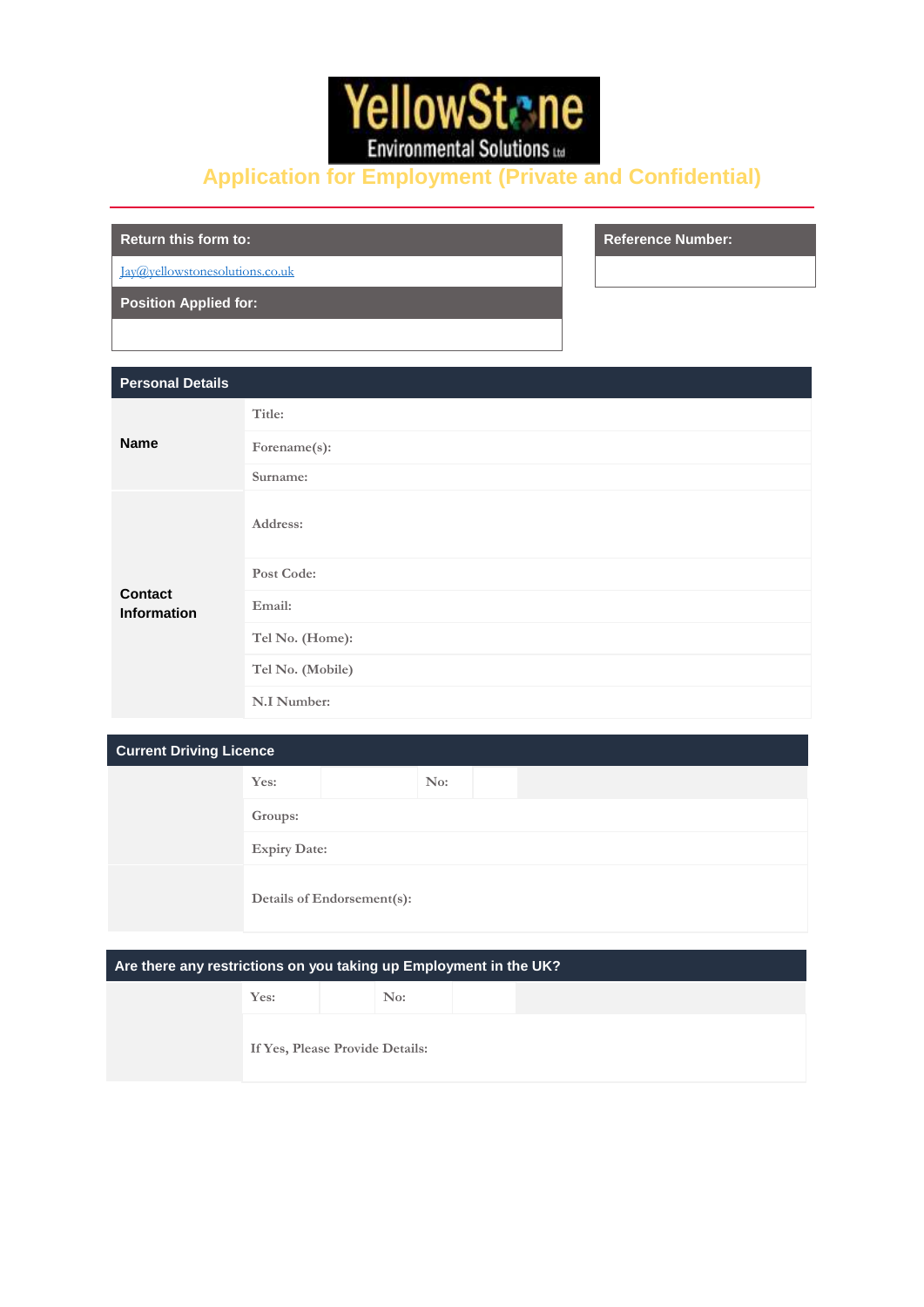| <b>Education</b> (please complete in full and use a separate sheet if necessary) |                                  |                              |  |  |  |
|----------------------------------------------------------------------------------|----------------------------------|------------------------------|--|--|--|
|                                                                                  | Schools/College/University Names | <b>Qualifications Gained</b> |  |  |  |
|                                                                                  |                                  |                              |  |  |  |
|                                                                                  |                                  |                              |  |  |  |
|                                                                                  |                                  |                              |  |  |  |
|                                                                                  |                                  |                              |  |  |  |
|                                                                                  |                                  |                              |  |  |  |
|                                                                                  |                                  |                              |  |  |  |

| <b>Employment History</b> (please complete in full and use a separate sheet if necessary) |                      |  |  |  |
|-------------------------------------------------------------------------------------------|----------------------|--|--|--|
|                                                                                           | Name of Employer:    |  |  |  |
|                                                                                           | Address:             |  |  |  |
|                                                                                           | Dates of Employment: |  |  |  |
| <b>Last/Current</b>                                                                       | Job Title:           |  |  |  |
| Employment                                                                                | Duties:              |  |  |  |
|                                                                                           | Rate of Pay:         |  |  |  |
|                                                                                           | Reason for Leaving:  |  |  |  |
|                                                                                           | Notice Period:       |  |  |  |
|                                                                                           | Name of Employer:    |  |  |  |
|                                                                                           | Address:             |  |  |  |
| <b>Previous</b>                                                                           | Dates of Employment: |  |  |  |
| <b>Employment #2</b>                                                                      | Job Title:           |  |  |  |
|                                                                                           | Duties:              |  |  |  |
|                                                                                           | Rate of Pay:         |  |  |  |
|                                                                                           | Reason for Leaving:  |  |  |  |
|                                                                                           | Name of Employer:    |  |  |  |
| <b>Previous</b><br><b>Employment #3</b>                                                   | Address:             |  |  |  |
|                                                                                           | Dates of Employment: |  |  |  |
|                                                                                           | Job Title:           |  |  |  |
|                                                                                           | Duties:              |  |  |  |
|                                                                                           | Rate of Pay:         |  |  |  |
|                                                                                           | Reason for Leaving:  |  |  |  |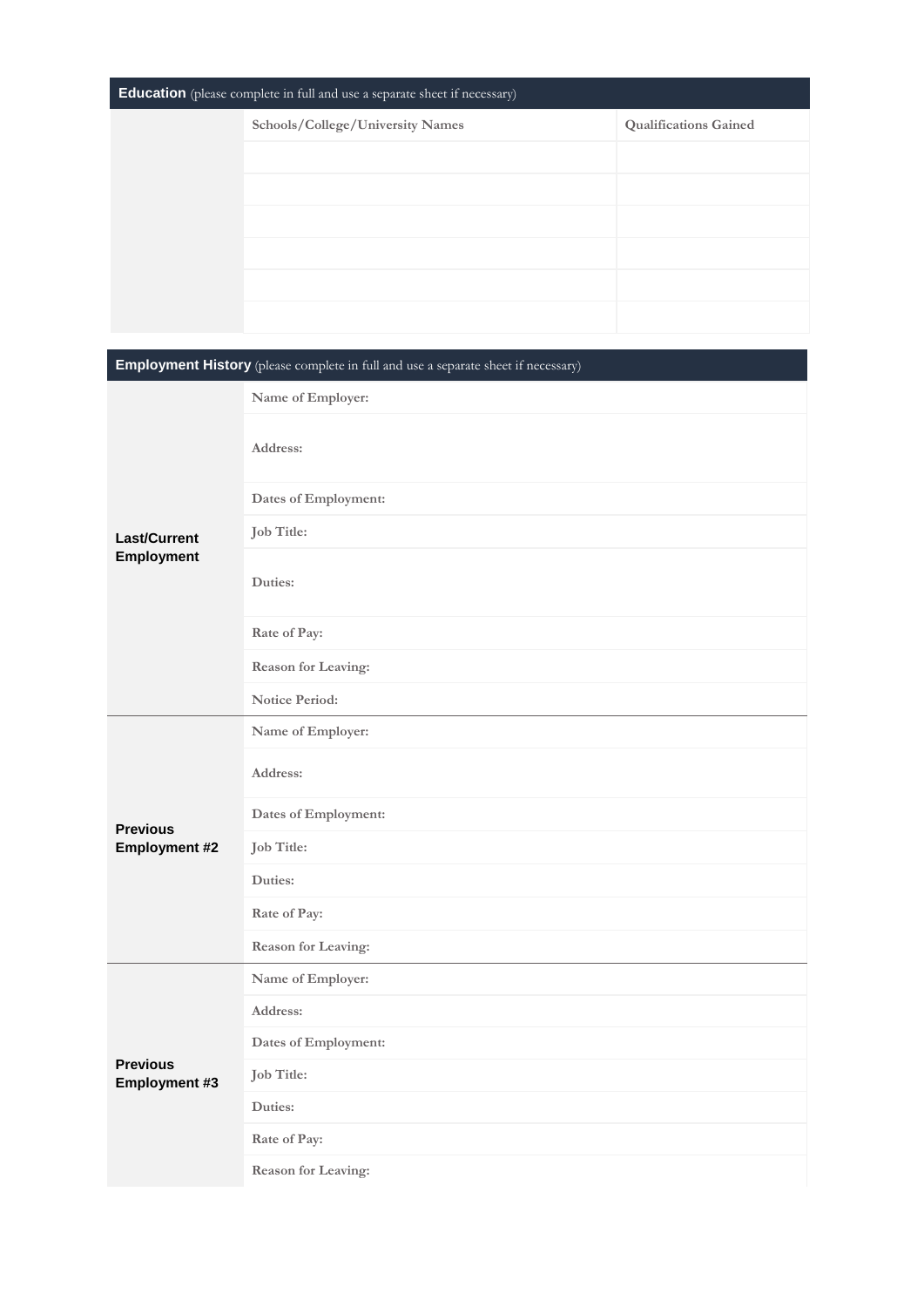|  |  | Current Membership of Professional bodies (i.e. CIPD, NMC) |
|--|--|------------------------------------------------------------|
|--|--|------------------------------------------------------------|

**Please note any professional bodies you are a member or registered with:**

#### **Other Employment**

**Please note any other employment that you would continue with if you were to be successful in obtaining the position:**

#### **Leisure**

**Please note here your leisure interests, sports and hobbies, other pastimes, etc.:**

**References** (please note here two persons from whom we may obtain both character and work references)

|              | Title:                                        |     |                        |  |  |  |
|--------------|-----------------------------------------------|-----|------------------------|--|--|--|
| Reference #1 | Forename(s):                                  |     |                        |  |  |  |
|              | Surname:                                      |     |                        |  |  |  |
|              | Address:                                      |     |                        |  |  |  |
|              | Post Code:                                    |     |                        |  |  |  |
|              | Contact No.                                   |     |                        |  |  |  |
|              | <b>Position Held</b>                          |     |                        |  |  |  |
|              | May we approach the above prior to interview? | Yes | $\mathbf{N}\mathbf{o}$ |  |  |  |
| Reference #2 | Title:                                        |     |                        |  |  |  |
|              | Forename(s):                                  |     |                        |  |  |  |
|              | Surname:                                      |     |                        |  |  |  |
|              | Address:                                      |     |                        |  |  |  |
|              | Post Code:                                    |     |                        |  |  |  |
|              | Contact No.                                   |     |                        |  |  |  |
|              | <b>Position Held</b>                          |     |                        |  |  |  |
|              | May we approach the above prior to interview? | Yes | $\rm No$               |  |  |  |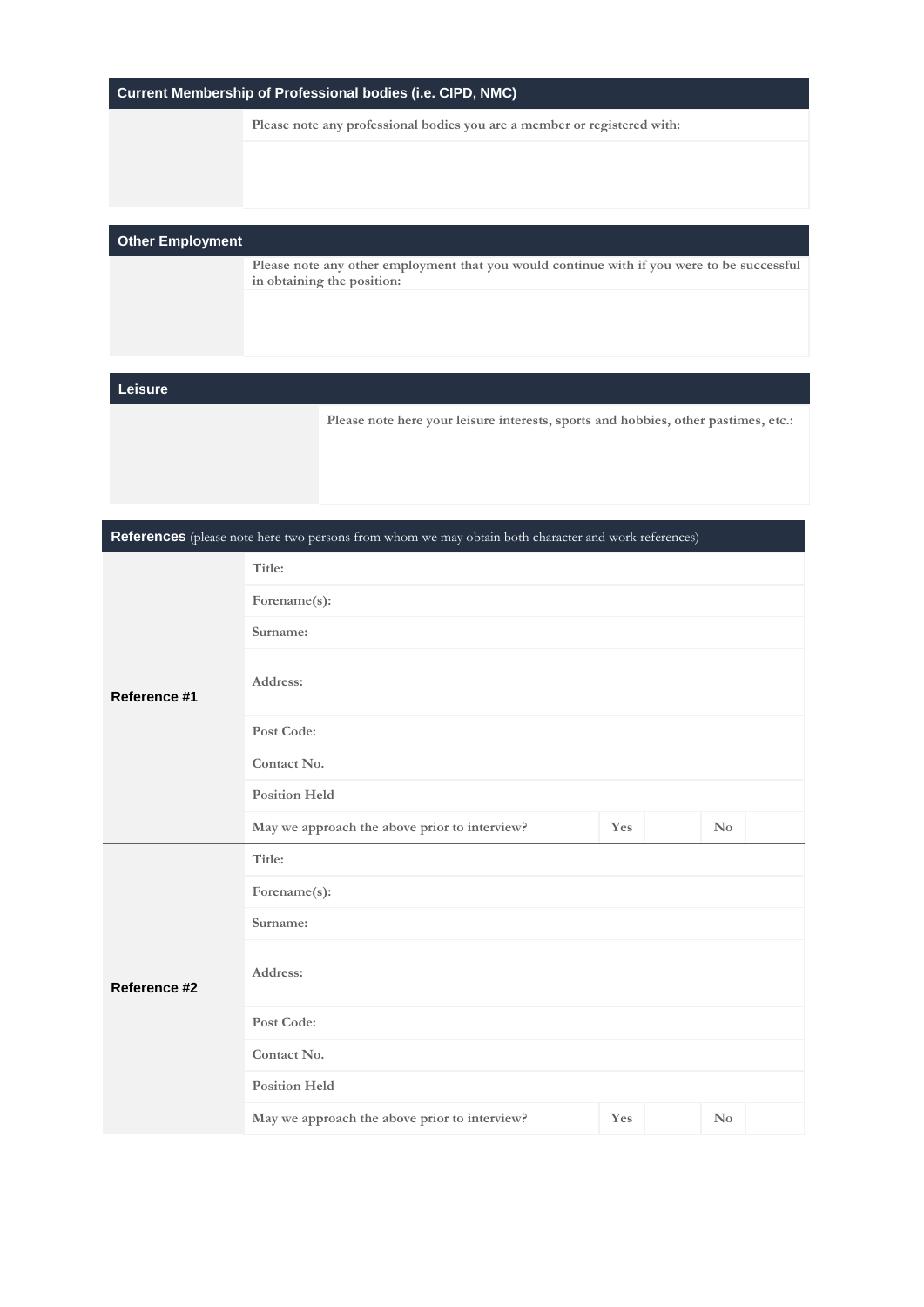#### **General Comments**

Please detail here your reasons for this application, your main achievements to date and the strengths you would bring to this post. Specifically, please detail how your knowledge, skills and experiences meet the requirements of this role (as summarised in the person specification).

#### **Criminal Record**

Please note any criminal convictions except those 'spent' under the Rehabilitation of Offenders Act 1974. If none please state. In certain circumstances employment is dependent upon obtaining a satisfactory Disclosure & Barring Certificate from the Disclosure & Barring Service/Disclosure Scotland.

#### **Data Protection**

- 1. We are aware of our obligations under data protection legislation, including the obligation to collect only the data that is required for our specific purpose. The information collected in this application form is specific to our recruitment exercise and necessary for the performance of the role that you have applied for. If you are recruited for the role you have applied for, or any other role you are offered by us, the information provided will then be used for the purposes of your employment with us, together with further information collected upon recruitment for those purposes.
- 2. We will treat all personal information about you with utmost integrity and confidentiality. Our data protection policy sets out our approach to ensuring that your data is processed in line with the data protection principles within current data protection legislation.
- 3. Our privacy notice for job applicants gives you information on, amongst other things, the data we will hold about you during the recruitment exercise and what we use it for. Delete as applicable -  $\bar{A}$  copy of the privacy notice is attached to this application form / You can view the privacy notice at (insert web address).